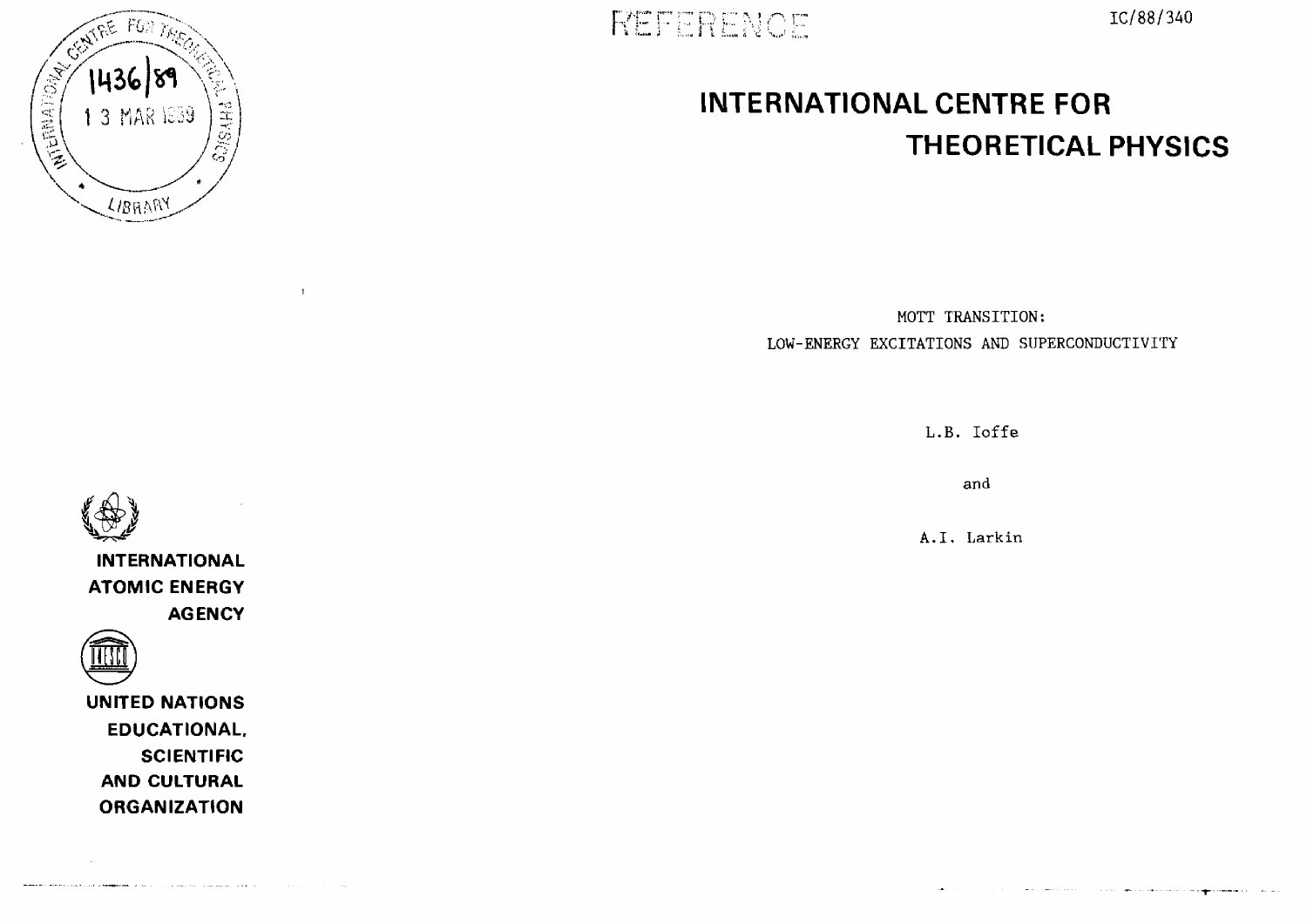$\label{eq:3.1} \begin{split} \mathcal{L}_{\text{in}}(\mathcal{L}_{\text{in}}(\mathcal{L}_{\text{in}}(\mathcal{L}_{\text{in}}(\mathcal{L}_{\text{in}}(\mathcal{L}_{\text{in}}(\mathcal{L}_{\text{in}}(\mathcal{L}_{\text{in}}(\mathcal{L}_{\text{in}}(\mathcal{L}_{\text{in}}(\mathcal{L}_{\text{in}}(\mathcal{L}_{\text{in}}(\mathcal{L}_{\text{in}}(\mathcal{L}_{\text{in}}(\mathcal{L}_{\text{in}}(\mathcal{L}_{\text{in}}(\mathcal{L}_{\text{in}}(\mathcal{L}_{\text{in}}(\mathcal{L}_{\text$  $\sim$ 

 $\label{eq:2.1} \omega_{\rm{max}} = \omega_{\rm{max}} = \frac{1}{4} \, .$ 

 $\Lambda$  $\mathbf{A}$  $\mathbf{t}$ 

 $\mathbf{r}$ 

 $\mathcal{L}^{\mathcal{L}}$ 

 $\mathcal{V}_\mathrm{F}$  $\ddot{\phantom{1}}$  $\mathbf{t}$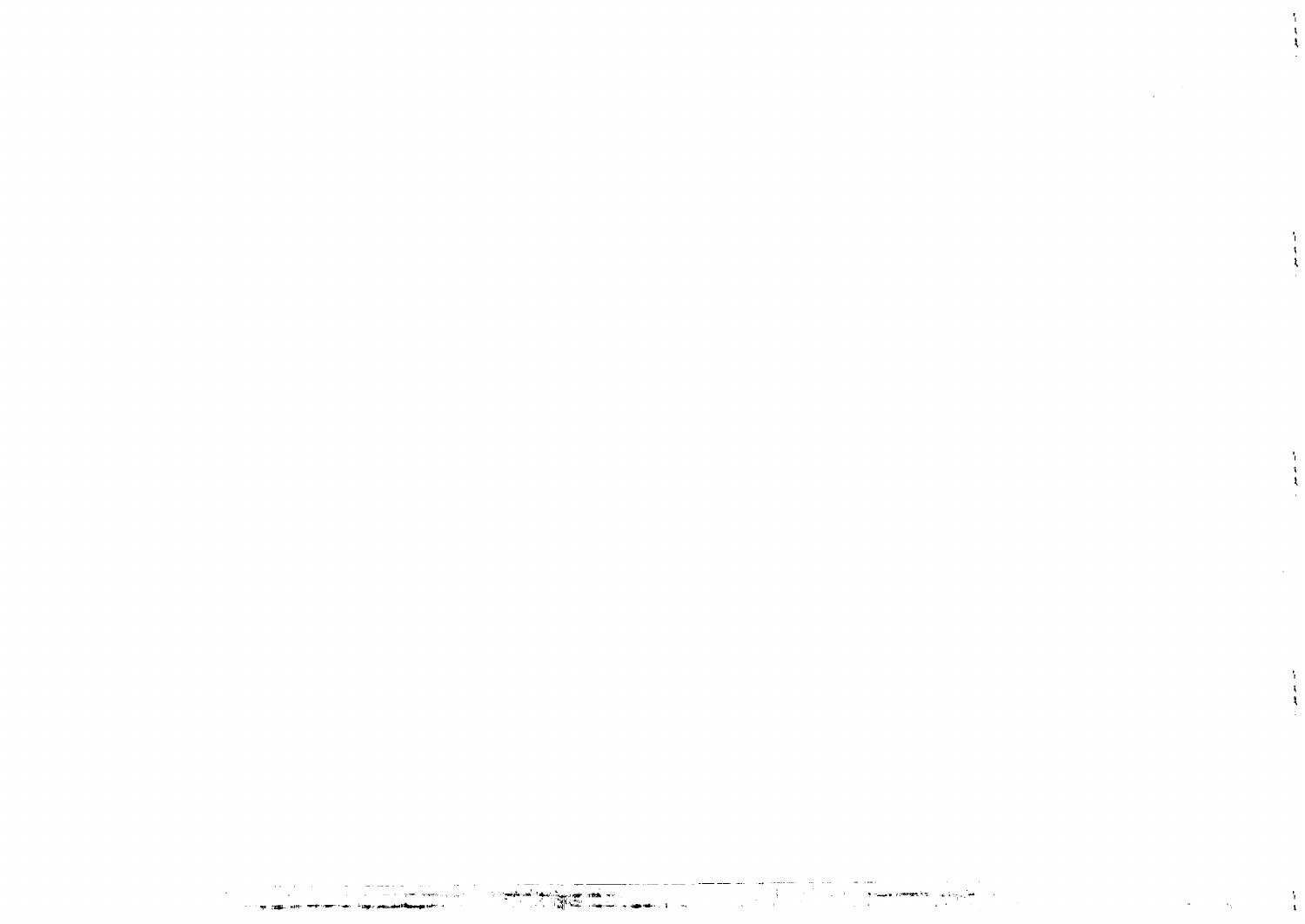### IC/88/340

International Atomic Energy Agency and United Nations Educational Scientific and Cultural Organization

INTERNATIONAL CENTRE FOE THEORETICAL PHYSICS

HOTT TRANSITION: LOW-ENERGY EXCITATIONS AND SUPERCONDUCTIVITY \*

L.E. loffe Landau Institute for Theoretical Physics, Moscow, USSR

and

A.I. Larkin International Centre for Theoretical Physics, Trieste, Italy and Landau Institute for Theoretical Physics, Moscow, USSR.

#### ABSTRACT

It is possible that metal-dielectric transition does not result in changes of magnetic or crystallographic symmetry. In this case a fermionic spectrum is not changed at the transition, but additional low-energy excitations appear which can be described as a gauge field that has the same symmetry as an electromagnetic one. In the case of a non half-filled band gapless scalar Bose excitations also appear. Due to the presence of additional gauge field the physical conductivity is determined by the lowest conductivity of the Fermi or Bose subsystems.

> MIRAMARE - TRIESTE September 1988

1. INTRODUCTION

Recent discovery of high temperature superconductivity and especially the observation that doping transforms the superconductors into dielectrics revived interest in the Mott-Hubbard transition metal-dielectric. Qualitative properties of metal are well understood. Even et strong Interaction metal can be described by the Fermi-liquid theory. The dielectric state Is usually studied by varlational approach or in the mean field approximation. In the considered problem both methods do not have a small parameter, thus, It is hard < or even impossible ) to estimate the accuracy and reliability of their results.

The simplest model describing the system of strongly repulsing electrons is the Hubbard model:

$$
\mathbb{H}_{\mathbf{H}_{\underline{i},\underline{j}}}^{\mathbf{F}} \mathbb{E}_{\underline{i},\underline{j}} \mathbb{C}_{\underline{i}\alpha}^{\dagger} \mathbb{C}_{\underline{j}\alpha} + \sum_{i} \mathbb{U} (\mathbb{C}_{\underline{i}\alpha}^{\dagger} \mathbb{C}_{\underline{i}\alpha})^{2} \qquad \alpha=1,2 \qquad (1)
$$

If the electron band is half-filled and repulsion is strong: U>>t then the Hamiltonian (1) comes to a simpler form:

$$
H = \sum_{i,j} J_{i,j} c_{i\alpha}^+ c_{j\alpha} c_{i\beta}^+ c_{j\beta}^+ \qquad J_{i,j} = c_{i,j}^2 / U \qquad (2)
$$

which can be represented as Hamiltonian of Heisenberg antiferromagnet:

$$
H_A - \sum_{i,j} J_{ij} S_i S_j
$$
 (3)

Presumably if the interaction  $J_{ij}$  is not zero only for the nearest neighbours then the ground state of this Hamiltonian is Neel antiferromagnet. The antiferromagnetic interaction of the next-nearest neighbours (frustration) results in the transition to the spin-liquid state. In this state the mean spin at each site is exactly zero. Two questions arise immediately; can we prove the existence of such a state in a model with a small parameter and what is the spectrum of low energy excitations in this state?

To be submitted for publication.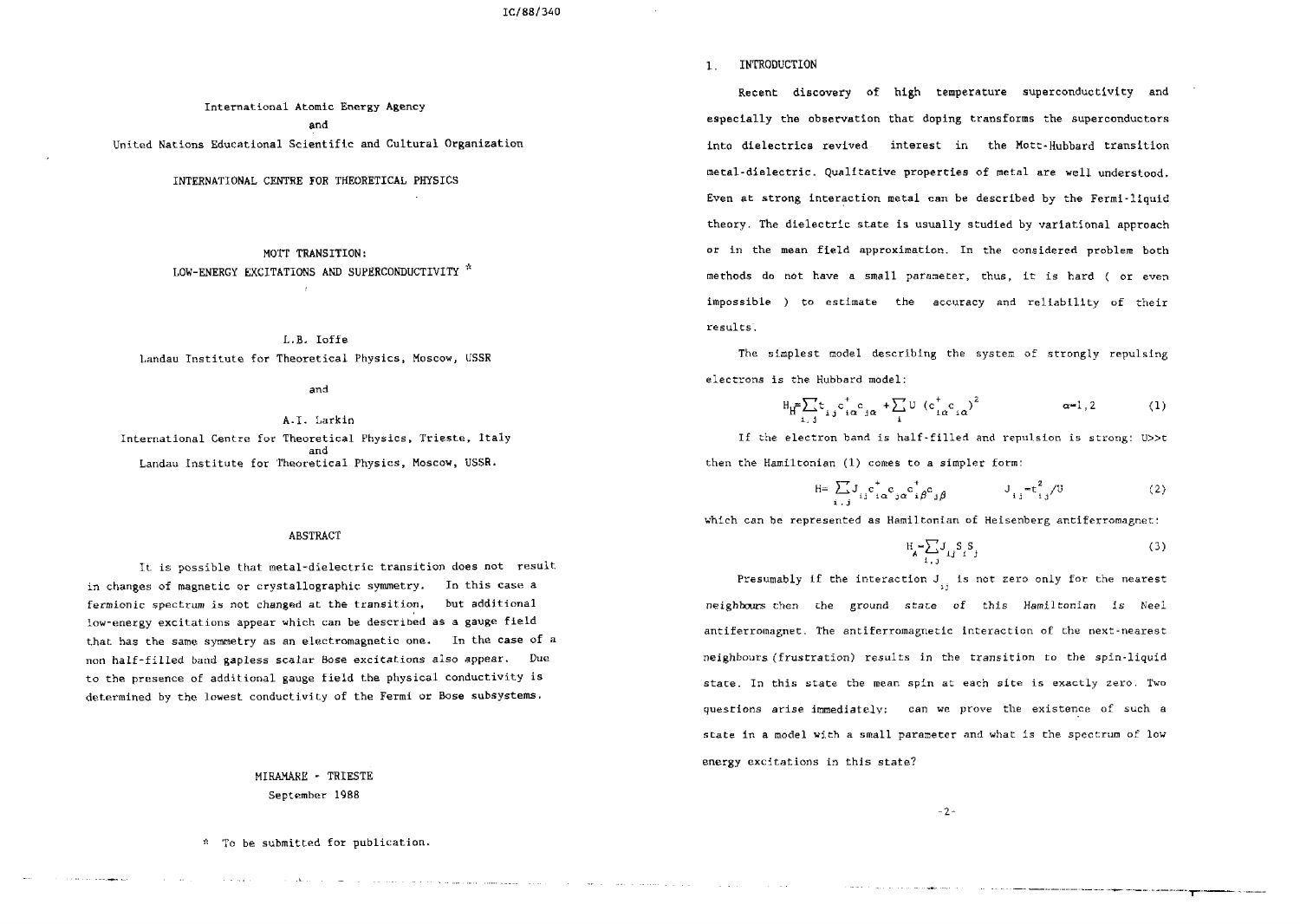First of all we discuss the possibility of the existence of a spin liquid in the Heisenberg model (3) at large S>>1. At zero temperature and very large  $S\rightarrow\infty$  thermal and quantum fluctuations are absent and the ground state is magnetic.

The increase of the next-nearest interaction results in the transition into a helicoidal antiferromagnet. This transition can be the second order transition, in this case it can be described by the Landau theory. At large but finite S the long-wave quantum fluctuations change the nature of the transition. The fluctuations are described by the effective action:

$$
A(n) - \frac{1}{2} \int dt d^2x \{M_n^2 - \rho (\nabla \wedge)^2 - \sigma_1 (\Delta n)^2 - \sigma_2 \frac{\partial^2}{\partial x} n \frac{\partial^2}{\partial y} n\}
$$
 (4)

In the vicinity of the transition point  $\rho \rightarrow 0$ , the theory becomes logarithmic and the effective charge g that describes the spin-wave interaction obeys the renormalization group equations [1]:

# $dg/d(lnR) - g^2$  (5)

المستحقق والمتحدث والمتعادية

It is very important that the sign of the r.h.s. of the equation is plus. This point differentiates the present problem from the phase transitions theory and makes it similar to the theory of two-dimensional (classic) magnets. The effective charge that was small at short distances  $($   $g\alpha1/S)$  increases with scale. It means that the system has no magnetic long range order. Finite  $\rho$  cuts off the logarithmic divergences. Therefore, at S>>1 the spin liquid state exists in a narrow region  $|i| \le \exp(-1/5)$ . Probably at S-1/2 this region becomes very large.

The renormalization group approach does not allow to study the

systems with strong Interaction. Pomeranchuk [2] and Anderson [3] supposed that the excitations in the spin liquid are neutral fermions (spinons). At least two origins of these fermions are possible.

In the first scenario [4,5] the spinons are topological excitations of the soliton type which appear on the background of the short-range antiferromagnetic order. If in the effective action the term proportional to Hopf invariant (Chern-Simons term) is present with a half integer coefficient then the spin of these excitations is also half-integer. In this scenario the spin has a topological origin and does not interact with a physical magnetic field. The precise form of these excitations in the spin liquid is not clear, but in Neel state they surely exist. However, in the Heisenberg model of antiferromagnet this coefficient is zero (1] in the ordinary Neel state so that skyrmions have an integer spin.

In the alternative scenario the Hott transition metal-dielectric has little effect on the spectrum of fermionic excitations, but the local gauge symmetry Is restored. The creation operators of quasiparticles In the dielectric state are creation operators of electrons dressed by a phase factor. In the metal state the local gauge symmetry is broken, the phase factor acquires a mean value and fermionic Green function is not zero at large times and distances.In the dielectric state the gauge symmetry is restored, the mean value of the phase factor is zero .fermionic Green function decreases rapidly at large times and distances, auxilary gauge field screens out the electromagnetic one so that conductivity is zero. However, the two-particle correlation functions that correspond to a process without

-4-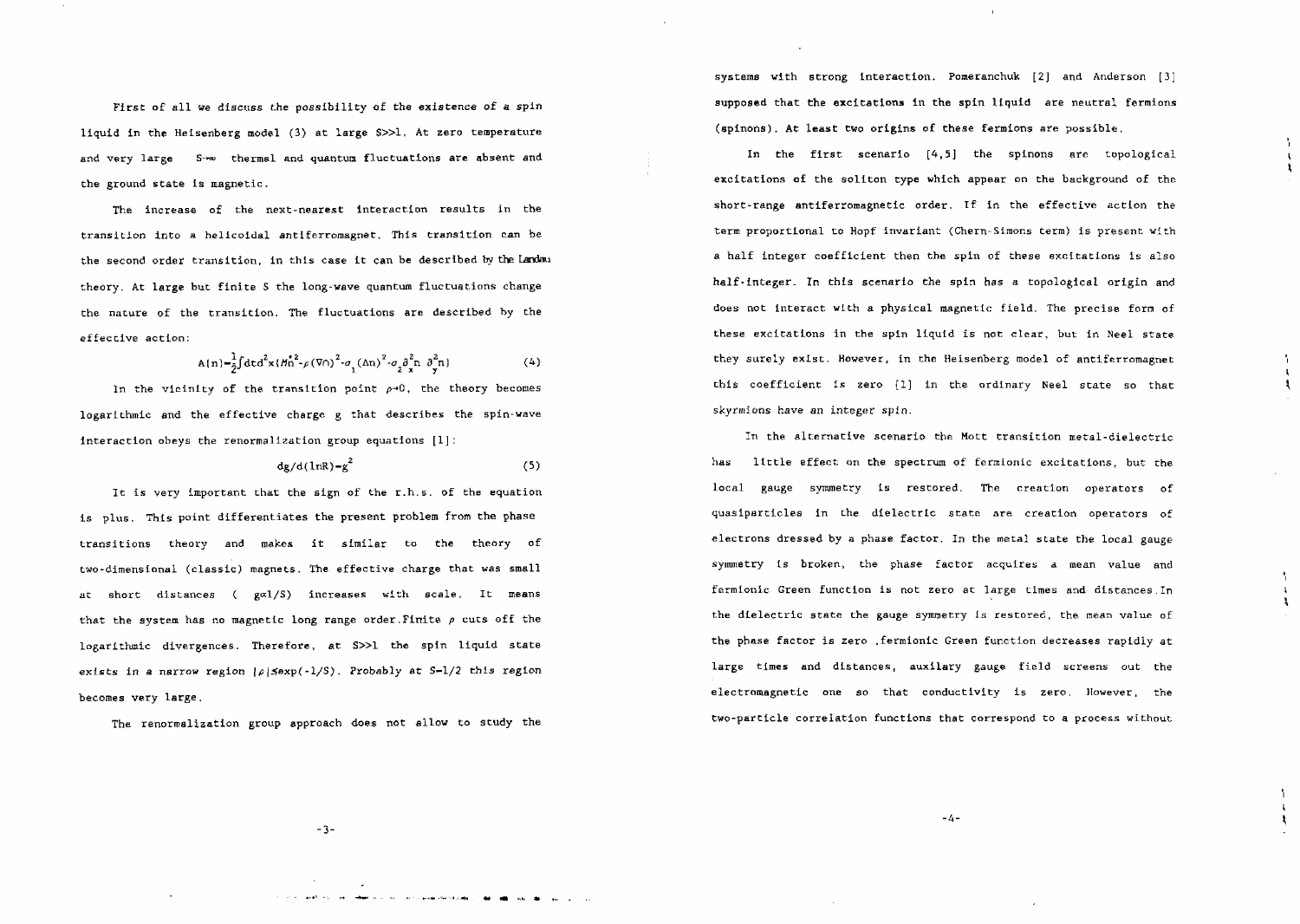charge transfer (e.g. spin-spin correlation function) are the same as In metal. The collective excitations of the spinon liquid are described by the gauge field which 13 similar to electromagnetic and by scalar Bose field. In the case of a strong repulsion U>>t the number of holes in the whole system coincide with the number of bosons. We discuss the semiphenomenologlcal theory of this state in the main body of this paper. Specifically we find that auxllary gauge field that appears in that problem can screen out the physical electromagnetic one so that the response to the physical electromagnetic field Is determined by the largest of the resistance of Fermi or Bose subsystems. Thus the whole system is superconducting only if both Fermi and Bose subsystems are superconducting.

Quantitative description of this state can be obtained only in a model with a small parameter, for instance in a model introduced in [6,7]. This model is also described by Hamiltonian (1) (or by sum of Hamiltonians (1) and (2) with  $J_{ij}$  being regarded as an independent parameter), but  $\alpha$  runs over N values:  $\alpha=1$ . N (N>>1). The interaction of spinons with collective excitations is small In this model since It is proportional to 1/N so that quantitative results can be obtained, These results reproduce [6,11] the qualitative results of the semiphenomenologlcal theory discussed In this paper.

2. SEMIFHENOMENOLOGICAL THEORY AND ELECTROMAGNETIC PROPERTIES

**We start** with **the** discussion **of** the form of the Hamiltonian that we choose to describe all important low-energy excitations of the system in the vicinity of the metal-dielectric transition and In dielectric state. Besides the real ("bare") electrons these modes comprise the phase fluctuations of the auxiliary field  $\Delta_{\mu}$ . The physical meaning of this auxiliary field becomes transparent In the mean field approximation in which  $\Delta_{j,j} = C_{j+1}^+ C_{j+1}^- C_{j+1}^-$ . The fluctuations of the amplitude of  $\Delta$ <sub>i</sub> has a gap and, as we believe, has no impact on the qualitative properties of the low-energy excitations. In the model with large N (see the end of Introduction) these fluctuations are really small and can be neglected so that quantitative results can be obtained. The phase fluctuations of  $\Delta_{\Theta}$  are always important, here we shall discuss their effects.

To justify our form of semiphenomenological Hamiltonian of low-energy excitations we start from the bare electronic Hamiltonian for which we choose a slightly more general form than the Hubbard one:

$$
H = \sum_{i,j} t_{ij} c_{i\alpha}^{\dagger} c_{j\alpha}^{\dagger} + \sum_{i,j} J_{ij} c_{i\alpha}^{\dagger} c_{j\alpha}^{\dagger} c_{j\beta}^{\dagger} + \frac{1}{2} \sum_{i} U (c_{i\alpha}^{\dagger} c_{i\alpha})^2
$$
(6)

in which, besides Hubbard terms, we include also additional superexchange interaction governed by independent parameter  $J_{ij}$  which has the same form as exchange interaction  $(2)$  describing the Hubbard model at U/t>>1 and a half-filled band.

To treat the superexchange interaction we introduce auxiliary field  $\Delta_{ij}$  and employ Hubbard-Stratanovich transformation. We get the effective action: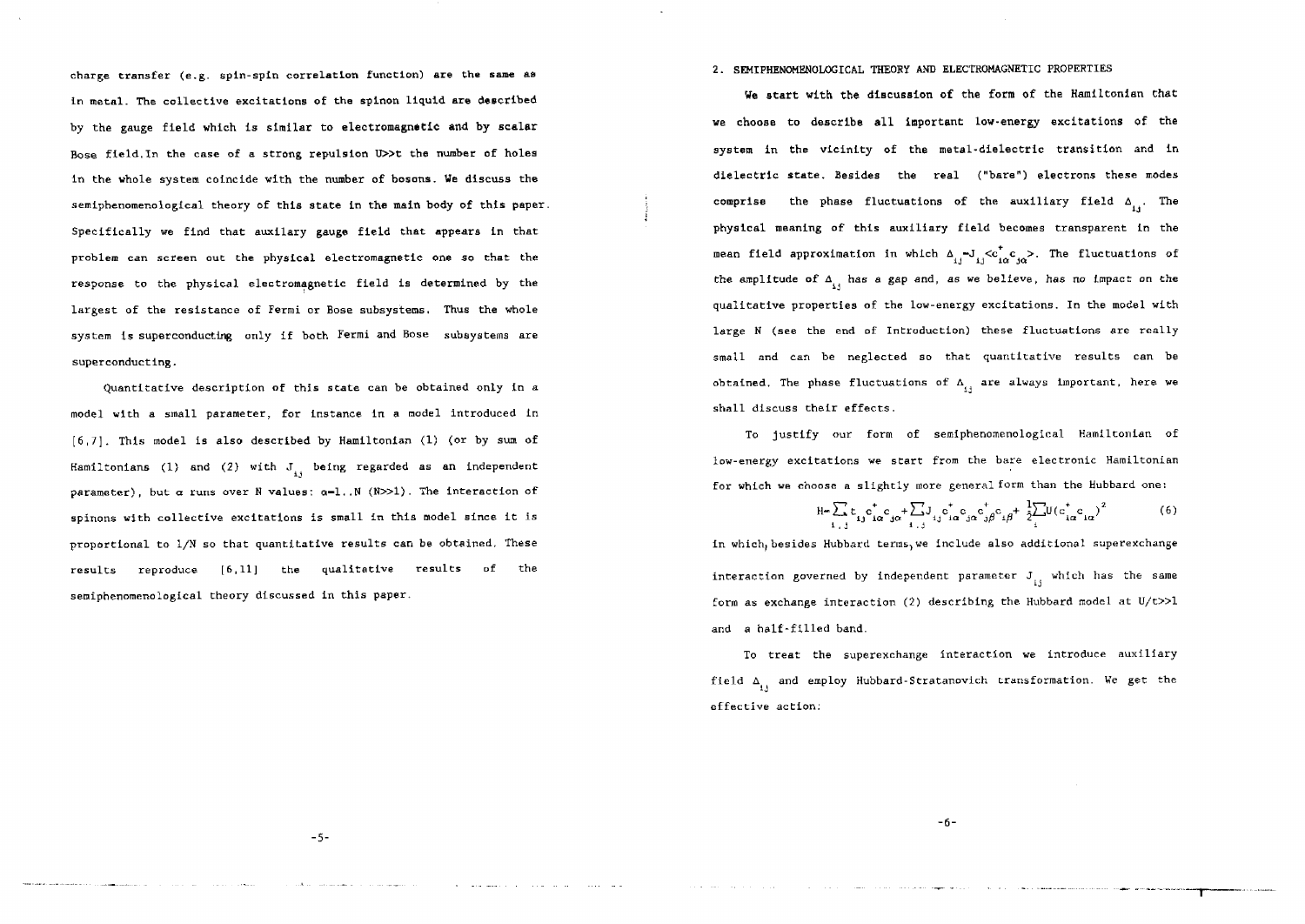$$
\beta
$$
\n
$$
S = \int L d\tau
$$
\n
$$
L - \sum_{i} \overline{c}_{i\alpha} \beta_{\tau} c_{i\alpha} - \sum_{i,j} \overline{c}_{i\alpha} c_{j\alpha} exp(iAe_{i,j}) \quad (t_{i,j} - \Delta_{i,j}^{*}) - \sum_{i} \left[\frac{1}{2}U(\overline{c}_{i\alpha} c_{i\alpha})^{2} - \mu \overline{c}_{i\alpha} c_{i\alpha}\right]
$$
\n
$$
\Delta_{i,j} = exp[i(\Phi_{i} - \Phi_{i} + a_{i,j})]
$$
\n(7)

where A is external electromagnetic field,  $\mu$  - chemical potential. Below we shall not take into account the fluctuations of the amplitude  $|\Delta_{i,j}|$ , thus we omit the terms which depend only on  $|\Delta_{i,j}|^2$  in (7). The separation of the phase of  $\Delta_{\frac{1}{2}}$  into  $(\Phi_i \cdot \Phi_j)$  and  $\frac{1}{4!}$  is ambiguous, it should be determined from some auxiliary condition imposed on  $a_{ij}$ (choice of the gauge) which we discuss below. To treat the fermionic interaction remaining in (?) we introduce one more auxiliary scalar field  $\phi$ :

$$
L\left[\sum_{i} \overline{c}_{i\alpha} \partial_{\tau} c_{i\alpha} \cdot \sum_{i,j} \overline{c}_{i\alpha} c_{j\alpha} \exp(iA\mathbf{e}_{i,j}) \left(\mathbf{t}_{i,j} \cdot \Delta_{i,j}^{\star}\right) \cdot \sum_{i} \left(i\phi_{i} \cdot \mu\right) \overline{c}_{i\alpha} c_{i\alpha} + \frac{1}{2} U^{\dagger} \phi_{i}^{2}\right] \tag{8}
$$

Then we perform the gauge transformation of variables:

$$
c_{i} + c_{i} \exp(-i\Phi_{i})
$$
  
\n
$$
\phi_{i} + \phi_{i} - \Phi_{i}
$$
 (9)

and get:

$$
I - \sum_{i} \sum_{i,\alpha} \sigma_r c_{i\alpha} \sum_{i,j} \overline{c}_{i\alpha} c_{j\alpha} exp(iA\phi_{ij}) \left[ t_{ij} exp(i\phi_i - i\phi_j) - exp(-i a_{ij}) |\Delta_{ij}| \right] - \sum_{i} \left[ (i\phi_i - \mu) \overline{c}_{i\alpha} c_{i\alpha} + \frac{1}{2} U^{-1} (\phi - \delta)^2 \right]
$$
(10)

The transformation properties of the fields  $a_{i,i}$ ,  $\phi_i$  are equivalent to transformation properties of vector and scalar fields of lattice QED.

It Is convenient to choose the gauge in which scalar potential does not fluctuate and equals some constant  $\phi$  which should be determined from the condition of the free energy minimum:

-7-

$$
i\sum_{i}c_{i\alpha}^{*}c_{i\alpha} - \frac{1}{9}\sum_{i}c_{i\alpha}^{*} - \phi_{0}^{*} \tag{11}
$$

where  $\langle . \rangle$  means average with weight exp[[Ldr] with L being defined by (10).The last term in the effective action (10) describes a system of non-interacting rotators governed by Lagrangian L :

$$
L_{0} = \frac{1}{2} \int_{0}^{\infty} \sum_{i} (\dot{\Phi}_{i} - i \phi_{0})^{2}
$$
 (12)

where we use real-time representation. The presence of the term  $\dot{\Phi}_{, \phi_{\rho}}$  in Lagrangian L<sub>a</sub> distinguishes these rotators from the ordinary ones. To obtain their energy spectrum we employ the Schrodinger representation. The canonical momentum  $M$  conjugated to the variable  $\Phi$  is

$$
M = \frac{1}{U} (\dot{\phi}_1 - i \phi_0) \tag{13}
$$

Inserting the expression (13) for a canonical momentum into Hamiltonian H-M $\sum_{i=1}^{N}$ . L we get  $H=\frac{1}{2}[(M+1)\phi_{i}(U)]^{2}$ . The wave function Y( $\phi$ ) should be periodic over  $\Phi$  so that eigenvalues of the operator N are integers m and the corresponding energy levels are

$$
\epsilon_m - \frac{1}{2} U (m + i \phi_0 / U)^2 \tag{14}
$$

In the rotator ground state m-m where m is the integer which is closest to  $-i\phi_0 /U$  (it can be shown that  $\phi_0$  obeying the condition (11) is purely imaginary so that  $i\phi_{\alpha}$  is real).

Now the equation (11) acquires a simple meaning: it ensures that the mean number of electrons In the system equals the mean value of operator M.

The first term in the effective action (10) describes the interaction of rotators with each other and with fermions. For the qualitative analysis it is sufficient to replace operator  $\frac{1}{4\alpha}$  ic in it by its mean  $\ll_{i\alpha}^+$ c >. The resulting term in the effective action describes interaction between neighbouring rotators.

We consider first the case of a strong repulsion U>>t. In this

 $-9-$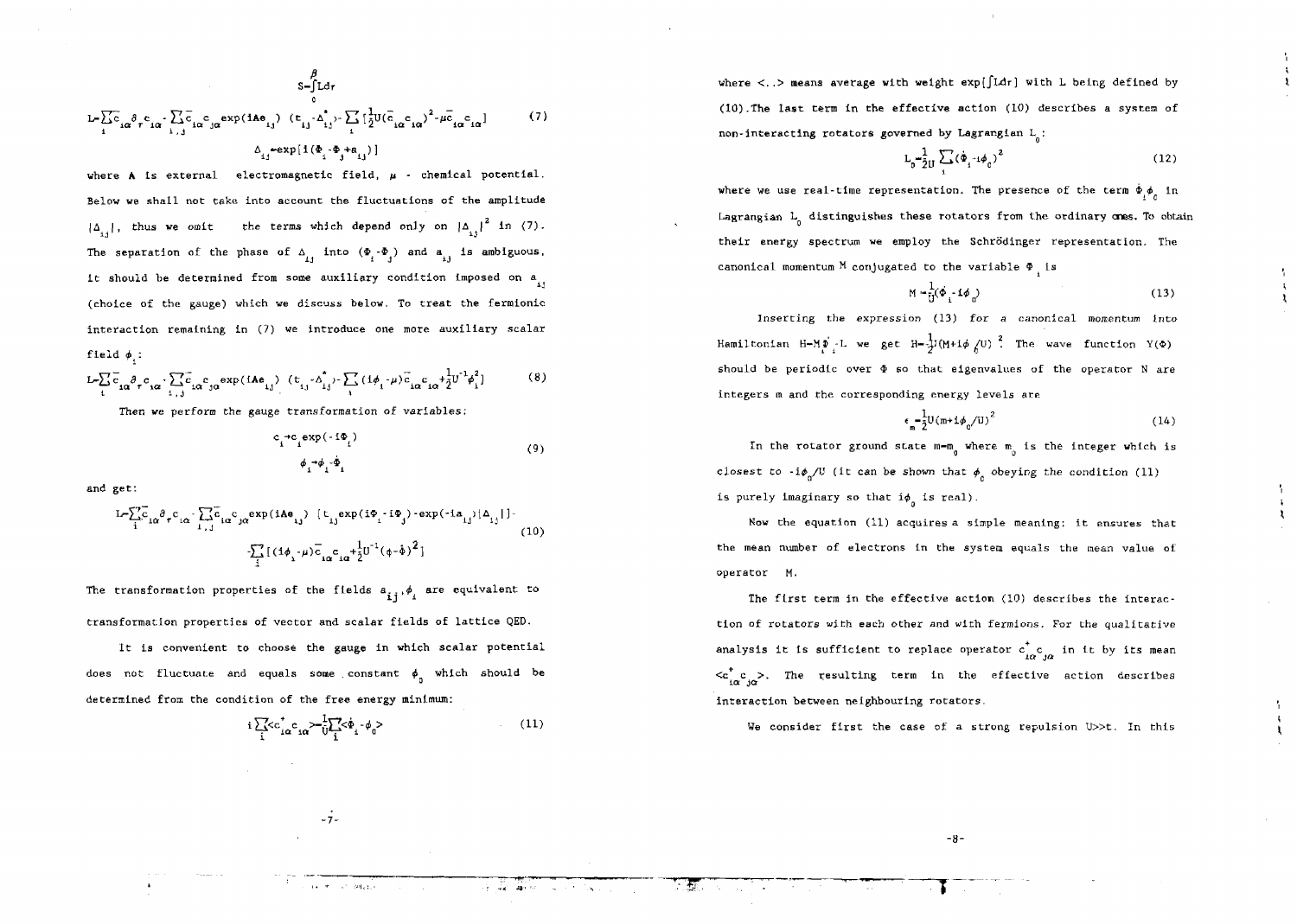case the Interaction between rotators Is small. For the half-filled band we can choose  $1\phi /U-1$ . In this case the level spacing of each rotator is of the order of U, therefore in the ground state all rotators are In the same state m-1. If holes are present then the mean value of H is fractional, which implies that rotator wave function is superposition of wave functions with m-0 and with m—1. Thus in this state  $i\phi \sqrt{U}$  is close to -1/2 so that the level spacing between levels  $m=0$  and  $m=1$  is of the order of t. The level spacing between other levels remains U>>t. Therefore in this state each rotator can be described by a two-level system. The excitations to the higher level are Bose particles, they can be described by the operators S which are equal to the operator  $exp(i\Phi)$  projected on the remaining two levels. If the density of holes is small then the number of Bose excitations Is also small and it is convenient to represent operators  $S_i$ ,  $S_i^*$  as a series over creation-anlhilation operators of bose field. We make use of the Holstein-Prlmakoff transformation and get

$$
S_i^{\dagger} \cdot b_i^{\dagger} (1 \cdot b_i^{\dagger} b_i)
$$
 (15)

where we retain only the leading and the next term of the expansion over boson density. In the bose representation Hamiltonian of rotators becomes

$$
H(b) = H_0(b) + H_{int}(b)
$$
  
\n
$$
H_0(b) = \sum_{i,j} c_{ij} b_{ij}^{\dagger} b_{j} + \sum_{i} b_{i}^{\dagger} b_{i}
$$
  
\n
$$
H_{int}(b) = -\sum_{i,j} c_{ij}^{\dagger} [b_{ij}^{\dagger} b_{j} b_{i} b_{j} + b_{ij}^{\dagger} b_{j} b_{k} ] - \epsilon \sum_{i} b_{i}^{\dagger} b_{i}^{\dagger} b_{i} b_{i}
$$
  
\n(16)

where  $\int_{i,j}^{i,j}$  -t<sub>1</sub>  $\int_{i,j}^{i,j}$  c is the level spacing between m-0 and m-1 leve1s:

 $\epsilon = \frac{1}{2}U + i\phi$  (17)

If the hole density Is small then the gas approximation can be employed to study Bose system (16). In this case only long-wave bosons are important, their bare spectrum follows from Hamiltonian H<sub>2</sub>(b):

$$
\epsilon_0(\mathbf{k}) = \mathbf{t}^*(\mathbf{k}) + \epsilon = \epsilon - \mathbf{t}_0 + \mathbf{t}_1 \mathbf{k}^2 \tag{18}
$$

At  $\epsilon >$ t $_{\rm o}$  there are no bosons in the ground state. At  $\epsilon <$ t $_{\rm o}$  the bare spectrum becomes unstable, but Bose interaction described by  $H_{n+1}(b)$ corresponds to repulsion of long-wave bosons, therefore in this case bose condensate is formed <b> $\neq$ 0. In the gas approximation the density of this condensate Is governed by the scattering amplitude T of two bosons:

$$
n_e = |\langle b \rangle|^2 = \frac{t_e - \epsilon}{2\bar{r}(\bar{\omega} - \epsilon, k - \delta)} \tag{19}
$$

The scattering amplitude  $\Gamma$  at zero frequency and zero momentum can be obtained with logarithmic accuracy:

$$
\Gamma = \frac{4\pi t}{\ln\left[\frac{c}{6}\right/(\frac{t}{6}-\epsilon)\right]}
$$
 (20)

In the leading order over  $(\ln [t]/(t_{n} - \epsilon))$ <sup>-1</sup> the total density of bosons n coincide with  $n_{\mu}$ , the difference between n and  $n_{\mu}$  has the next order of the small parameter  $(\ln[t_{n}/(t_{n} - \epsilon))]^{1}$ :

$$
n \cdot n \approx (\tau_0 \cdot \epsilon) / 4\pi t \gamma \gamma \left( \ln[\tau_0 / (\tau_0 \cdot \epsilon)] \right)^{-1}
$$
 (21)

Thus in the considered system the total number of bosons (and, thus the hole density) is zero at  $n = 0$  that means that at  $n = 0$  the band is half-filled. However another scenario is possible if there are a few types of Bose fields in the system. In this case a pair of Bose condensates can be formed:  $\langle b^{\alpha} b^{\beta} \rangle \neq 0, \langle b^{\alpha} \rangle = 0$ . For instance, this is the case for a system consisting of a number of planes in which a weak tunneling between planes result in an effective attraction between bosons on adjacent planes, whereas bosons on the same plane still repulse each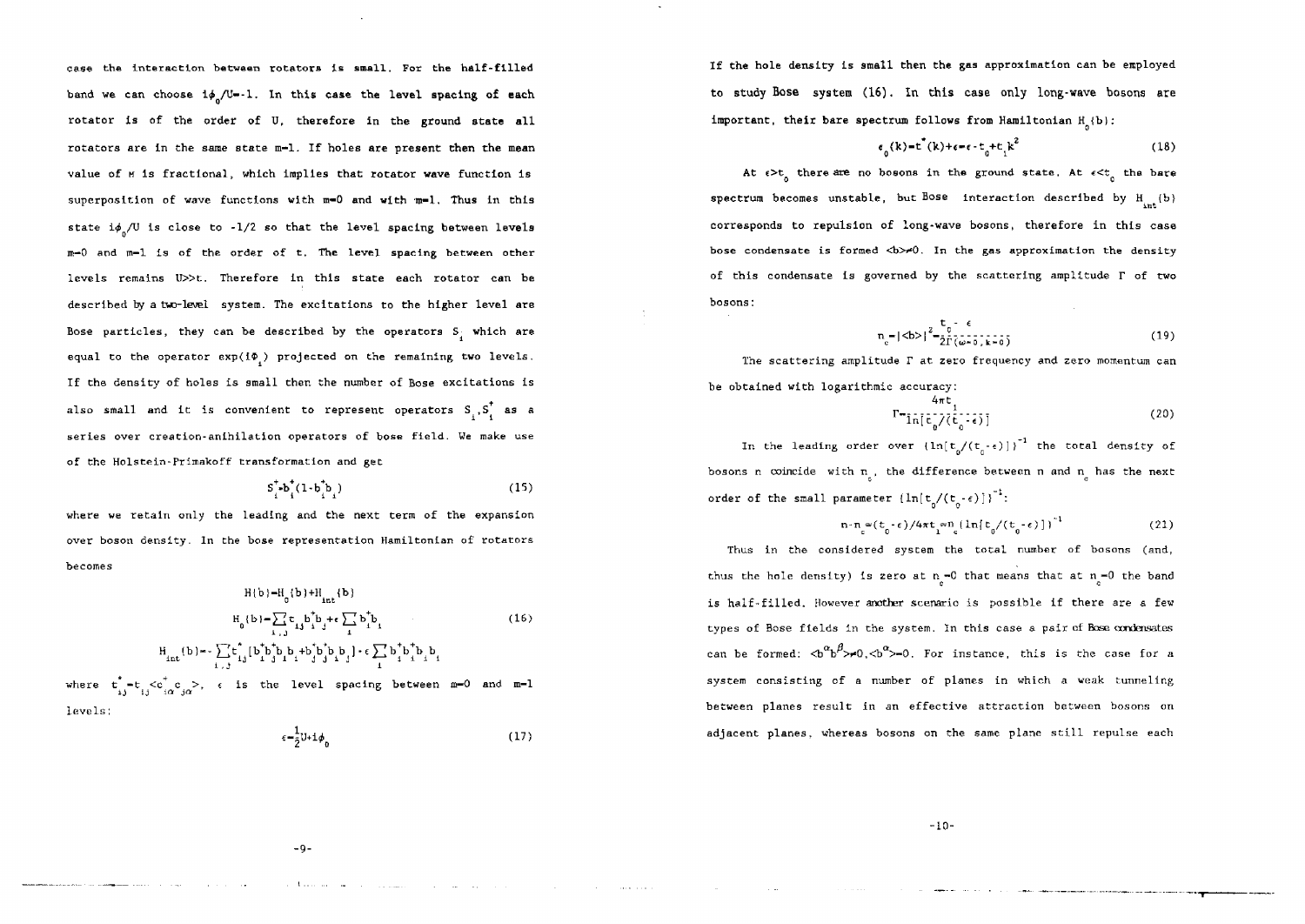other (this mechanism of boson attraction was proposed In [10]).

The appearance of these Bose condensates results in the breakdown of the local gauge symmetry related with the fields  $a_{1,1}$ ,  $\phi$ .

The averaging over Bose and Fermi fields leads to the effective action of electromagnetic field A and gauge field a ... Generally, in the long-wave limit this action has a form

$$
S(A, a) - \frac{1}{2} \int d^{2}k \sum_{\omega} \left\{ \left[ A_{\alpha}(\omega, k) - a_{\alpha}(\omega, k) \right] \Pi_{\alpha\beta}(\omega, k) \left[ A_{\beta}(\omega, k) - a_{\beta}(\omega, k) \right] + \right. \\ \left. (22)
$$
\n
$$
a_{-}(\omega, k) \pi_{\alpha\beta}(\omega, k) a_{\beta}(\omega, k) \right\}
$$

where the first term is generated by fermions that interact with both fields  $A, a_{ij}$  and the second is generated by bosons which interact only ij a J J with field a . It is convenient to single out from  $\Pi_{\alpha\beta}$  and  $\pi_{\alpha\beta}$  their longtltudinal and transverse parts:

$$
\begin{array}{l}\n\mathbf{k} & \mathbf{k} & \mathbf{k} \\
\mathbf{m}_{\alpha\beta} - (\delta_{\alpha\beta} - \frac{\mathbf{k}}{2} \mathbf{k}^2) \mathbf{m}_1 + \frac{\mathbf{k}}{2} \mathbf{k}^2 \\
\mathbf{k} & \mathbf{k}^2 & \mathbf{k}^2 \\
\mathbf{k} & \mathbf{k} & \mathbf{k}^2 \\
\mathbf{m}_{\alpha\beta} - (\delta_{\alpha\beta} - \frac{\mathbf{k}}{2} \mathbf{k}^2) \mathbf{m}_1 + \frac{\mathbf{k}}{2} \mathbf{k}^2 \\
\mathbf{m}_2 & \mathbf{m}_2\n\end{array} \tag{23}
$$

The appearance of Bose condensate means that  $\pi$ <sub>i</sub> remains non-zero at  $\omega$ , k-0 :  $\pi_1(\omega=0, k=0) = \rho_5$ . At temperatures above the critical point of Bose condensation  $\pi_1(\omega+0,k=0) = \sigma_1 \omega$ . If the repulsion U is strong then 1 b the number of bosons equals the number of holes that Implies, in particular, that in the case of a half-filled band  $\sigma$  becomes zero.At b finite V we should take into account that rotator is described by two Bose fields: one field corresponds to creation of excitations with m>m and the other to excitations with  $m <sub>m</sub>$ . The number of holes equals the difference between the numbers bosons of the numbers  $\mathcal{L}_{\mathcal{A}}$  these two types. At finite  $\mathcal{L}_{\mathcal{A}}$ temperature and half-filled band the conductivity becomes finite but exponentially small:  $\sigma_{\rm g} \propto \exp(-U/2T)$  .since the minimal energy of

excitation energy in this state is U/2. If the band Is half-filled the gap in bosonic spectrum which is nearly U/2 at U>>t decreases with U decrease and becomes zero at U  $\leq$   $\leq$  At U<U bose condensate is formed c contract to the contract of the contract of the contract of the contract of the contract of the contract of the contract of the contract of the contract of the contract of the contract of the contract of the contract of  $t_{\text{max}}$  the symmetry.

Now we turn to fermionic excitations. The Green function  $G_{11}(t)$  of real electrons differ from the Green function of spinons by a phase

$$
G_{ij}(t) = \overline{c}_{i\alpha}(t)c_{j\alpha}(0)exp(i\Phi_{i} - i\Phi_{j}) \tag{24}
$$

In a state with a one-particle Bose-condensate the mean value of the phase factor is non zero at  $t, r \rightarrow \infty$  so that the residual of the electron Green function Is also non-zero in this state, whereas In a state without Bose condensate the mean value of the phase factor tends to zero at  $t, r \rightarrow \infty$  thus in this state the residual of the ij electron Green function is zero on the Fermi surface. However gapless fermionic excitations (spinons) are present in this state

The exchange by virtual quantums of the field  $a_{ij}$  leads to the repulsion between fermions. The exchange by virtual quantums of the Bose field can lead to attraction but its strength Is proportional to the density of bosons (i.e. density of holes) and Is weak. Thus in the framework of the simplest one-plane model with equivalent sites the effective interaction of fermions is repulsive. In this case the system of fermions is normal and  $\Pi_{\mu}(k=0) = \sigma_{\mu} \omega + O(\omega^2)$ . In more complicated models the interaction between fermions can become attractive, in this case at low temperature the system of fermions becomes superconductive and  $\Pi_{\gamma}$ (k-0)- $\rho_{\gamma}$  + 0(ω).

To get the effective action of the electromagnetic field which

-11-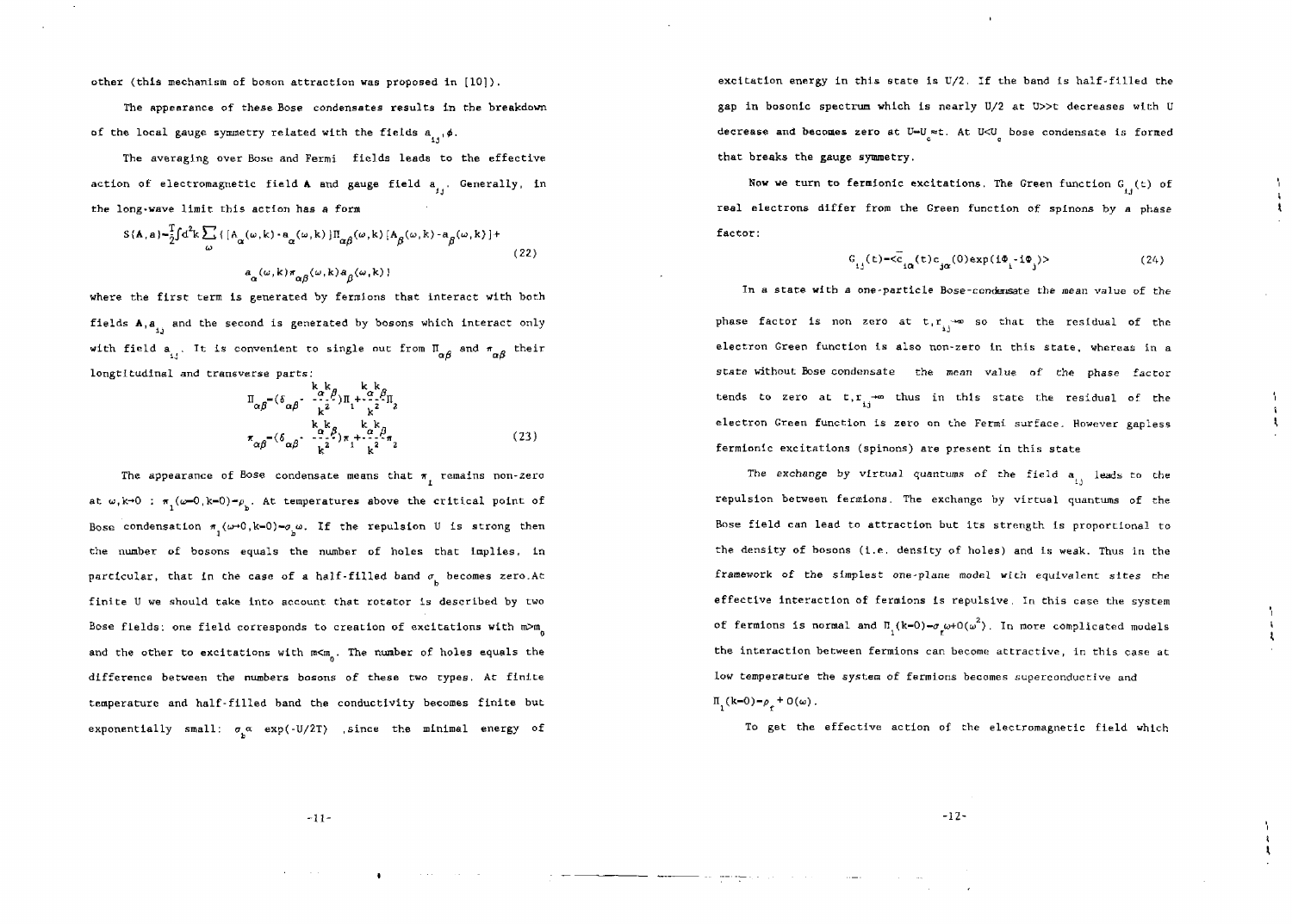describes its interaction with the whole electronic system we should average the effective action (22) over long-wave fluctuations of the gauge field  $a_{ij}$ . Performing the averaging we get:

$$
S(A, )-\frac{1}{2}\int d^{2}k \sum_{\omega} A_{\alpha}(\omega,k)P_{\alpha\beta}(\omega,k)A_{\beta}(\omega,k)
$$
\n
$$
+ \frac{k_{\alpha}k_{\beta}}{\alpha\beta} \frac{k_{\alpha}k_{\beta}}{k^{2}} P_{1} + \frac{k_{\alpha}k_{\beta}}{k^{2}} P_{2}
$$
\n(25)

where

$$
P_{1} = \frac{\pi_{1} \pi_{1}}{\pi_{1} + \pi_{1}}
$$
 (26)

The current j appearing as a reaction to the external electromagnetic field A Is given by J-P A , thus formulae (26) means that the physical conductivity of the whole system Is determined by the lowest conductivity of the Fermi or Bose subsystems.

This means that If Bose subsystem Is superconductive and Fermi subsystem is not then the physical conductivity Is finite and equals  $\sigma_{\mu}$ . In the opposite case if Fermi subsystem is superconductive and Bose subsystem is not, then the conductivity is also finite and equals  $\sigma_{\mu}$ . If both subsystems are superconductive then the superconductive density of the whole system is  $p-\rho_{r} \rho_{b}/(\rho_{r}+\rho_{b})$ . If both subsystems have a finite **f b £ if** conductivity then the resistivity of the whole system is sum of the resistivities of the subsystems:  $\sigma^{-1} = \sigma_k^{-1} + \sigma_*^{-1}$ . If the band is **b f** half-filled and U>U then  $\sigma_{\rm b}$  tends to zero at T<del>-</del>O therefore the conductivity of the whole system is zero in this state at T-0 conductivity of the whole system is zero In this state at T-0 state at T-0 state at T-0 state at T-0 state at T-0 state at T-0 state at T-0 state at T-0 state at T-0 state at T-0 state at T-0 state at T-0 state at T-0 sta

Now we discuss the quantization of the flux in the superconductive  $N_{\rm eff}$  we discuss the flux In the flux In the flux In the superconductive superconductive superconductive superconductive superconductive superconductive superconductive superconductive superconductive superconductive s state  $(\rho_*,\rho_{\kappa} \neq 0)$ . Generally, the free energy of the superconductive **f b** state can be expanded over variations of the phases of the order

independently of the state of the fermion subsystem.

parameters of Fermi and Bose subsystems:

$$
F = \frac{1}{2} |\nabla \psi_{r} - 2(A - a)|^{2} \rho_{r} + \frac{1}{2} |\nabla \psi_{b} - e^{a} a|^{2} \rho_{b}
$$
 (27)

where  $e^{\text{*}}$ -1 if Bose condensate is one-particle condensate (<br/>b>+0) and e<sup>\*-2</sup> if it is two-particle Bose condensate  $(5^{\alpha}$  $\rightarrow$ 0, $5^{\alpha}$  $\frac{b^{\beta}$  $\rightarrow$ 0) (we note that in our units the charge of electron is unity).

If  $p > p$ , then the vortices formed by Fermi order parameter  $\psi$  (so that  $a-0$  and  $\nabla\psi$  -0) are more energetically favourable. In this case the charge which determines the flux quantization condition is 2,as usual. In the opposite case, if  $\rho_{\mathbf{p}} < \rho_{\mathbf{p}}$  then the vortices formed by bose order parameter (so that  $A = a$  and  $\nabla \psi$ <sub>*z*</sub>=0) are more favourable. In  $\mathbf{r}$ this case the charge which determines the flux quantization condition

3. CONCLUSIONS

 $\Lambda$ 

Usually metal-dielectric transition is accompanied by a change in crystallographic symmetry; e.g. lattice period doubling which happens if the antiferromagnetic order parameter is formed or if the Pierls transition happens. In these transitions the fermionic spectrum is changed. In any case the metal-dielectric transition results in the restoration of the gauge symmetry in the dielectric state. In this paper we have discussed the semiphenomenological theory of the paper we have discussed the semlphenomenologlcal theory of the metal-dielectric transition which is not accompanied by changes in metal-dielectric transition which is not accompanied by changes In fermionic spectrum. This transition can be related with the restoration fermionic spectrum. This transition can be related with the restoration of gauge symmetry in the dielectric state. As a consequence of the  $\sigma$  gauge symmetry in the dielectric state  $\sigma$ transition the gapless gauge excitations appear in the dielectric state  $\frac{1}{2}$  transition the gauge excitations appear in the dielectric state state state state state state state state state state state state state state state state state state state state state state state state state sta which have the same transformation properties as the electromagnetic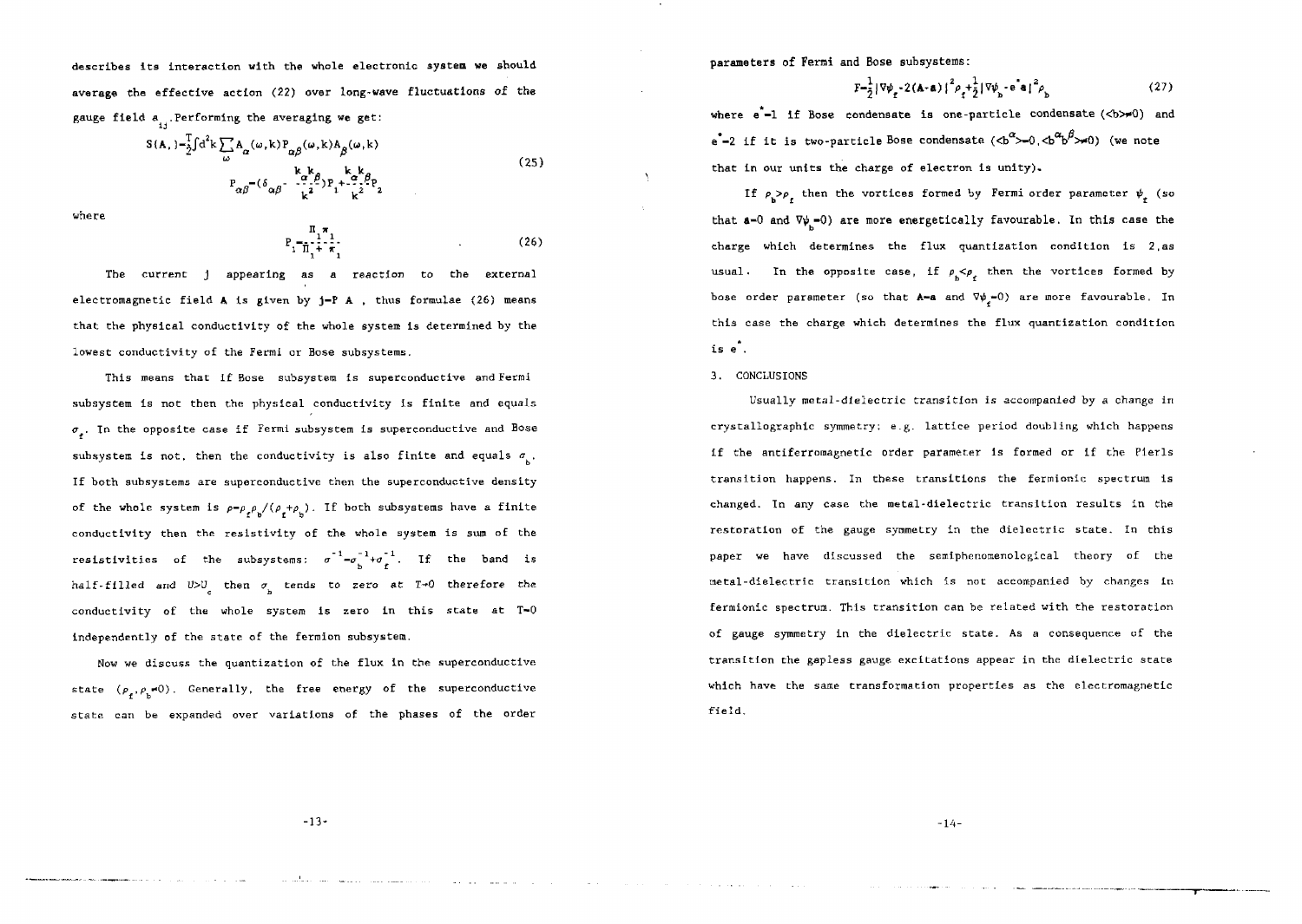In the framework of the' semiphenomenological approach It ts impossible to establish which state has the lowest energy. Even if phenosnenologlcal Hamiltonian (7) Is justified for the description of some material the possibility that a state with a period doubling is the genuine ground state is still open. This doubling can result from either the wave of the amplitude of  $\Delta_{ij}$  (which results in molecular crystal state) or from oscillation of signs of  $\Delta_{14}$  such that the product of  $\Delta_{\overline{A}}$  over the smallest lattice plaquette is -1 (this state can also be described as a state with a flux of a-field which is equal to  $\pi$  per each plaquette). The density of states on the Fermi-surface is zero (at the half-filled band) in both states so that the occurrence of superconductivity in both states seems unlikely. This is the reason why we regard the uniform phase without the period doubling as the most interesting one.

It is possible that high-temperature superconductors based on copper oxides which easily become dielectrics at a small doping can be described by the semiphenomenological theory considered in this paper, In this case a question arises: how is the superconductivity destroyed at T ? Three cases are possible. If the transition temperature of the bose subsystem is above the transition temperature of the Fermi one then the superconductive phase transition is driven by the transition of the Fermi subsystem and its properties differ slightly from the properties of the usual BCS transition. If the transition temperature of Bose subsystem Is below the transition temperature of the Fermi one then the superconductive phase transition is driven by the transition of the Bose system, this scenario of the phase transition was proposed

by Anderson and co-workers [3,8-10].It is possible, finally, that phase transitions help each other and their critical temperatures are close.

## ACKNOWLEDGMENTS

One of the authors (A.I.L.) would like to thank Professor Abdus Salam, the International Atomic Energy Agency and UNESCO for hospitality at the International Centre for Theoretical Physics, Trieste. He would also like to thank Professor Yu Lu and Professor Tosatti for discussions.

**A**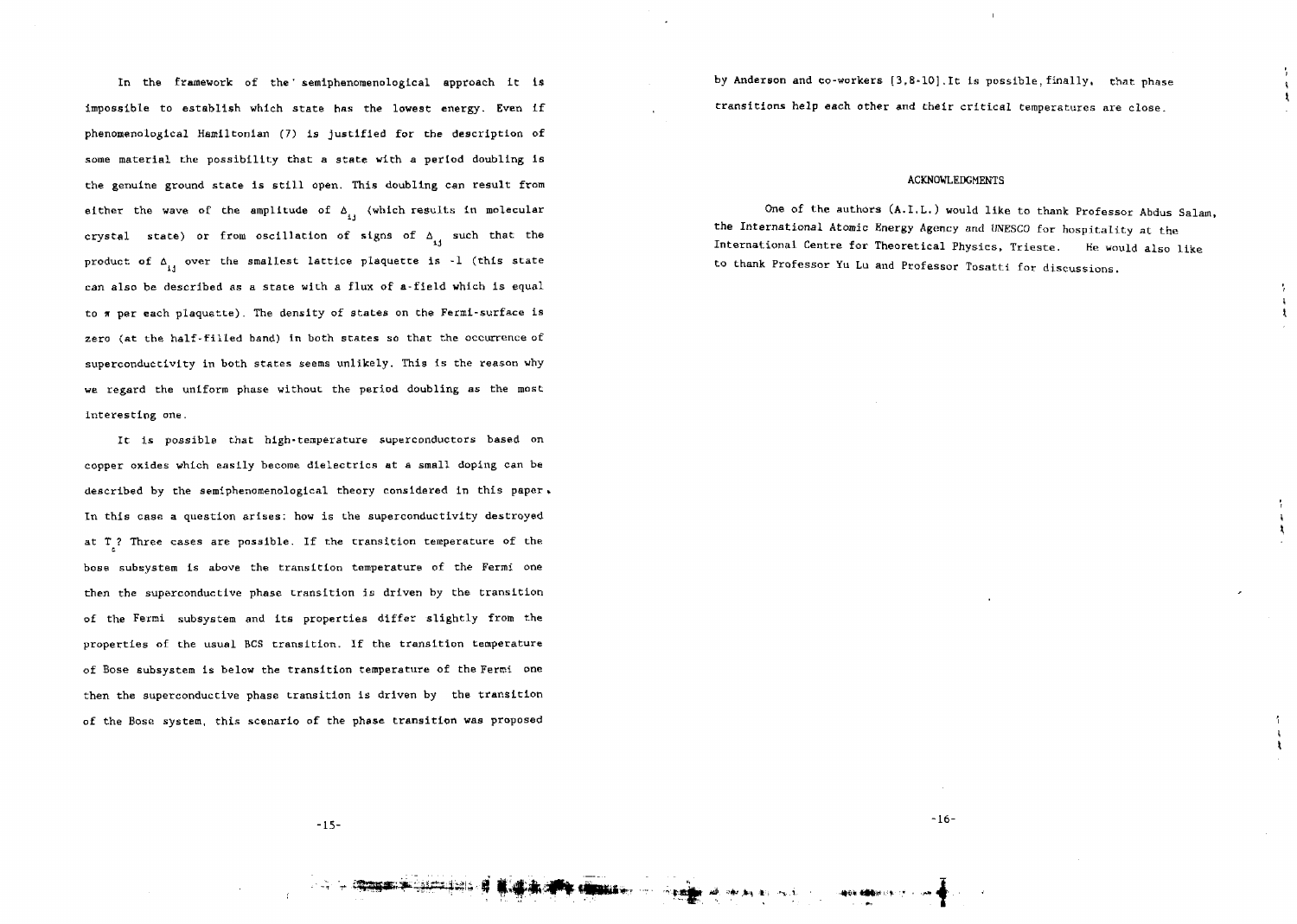# REFERENCES

l.L.B.Ioffe, A.I.Larkln Intern. Journ. Hod. Phys . B 2, 203 (1988).

2.1.Ya.Pomeranchuk ZhETF 11, 226 (1941).

3.P.U.Anderson Science 235, 1196 (1987).

4.F.Wilczek, A.Zee Phys.Rev.Lett. 57,2250 (1983).

5.I.E.Dzyaloshinskll, A .M. Polyakov. P.B.Wlegnann Phys.Lett.A 127, 112

(1988),

6.L.B.Io£fe, A.I.Larkin Fhys.Rev.B to be published,

7.I.Affleck, J.B.Martson Phys.Rev.E 37, 3774 (1988).

S.G.Bascaran, P.W.Anderson Fhys.Rev. B37, 580 (1988).

9.P.U.Anderson, G.Bascaran, Z.Zou, T.Hsu Phys Rev.Lett. 58, 2790 (1987).

lO.J.M.tfheatly, T.C.Hsu, P.W.Anderson Phys.Rev. E37, 5S97 (1988).

ll.L.B.Ioffe, A.I.Larkin ZhETP to be published.